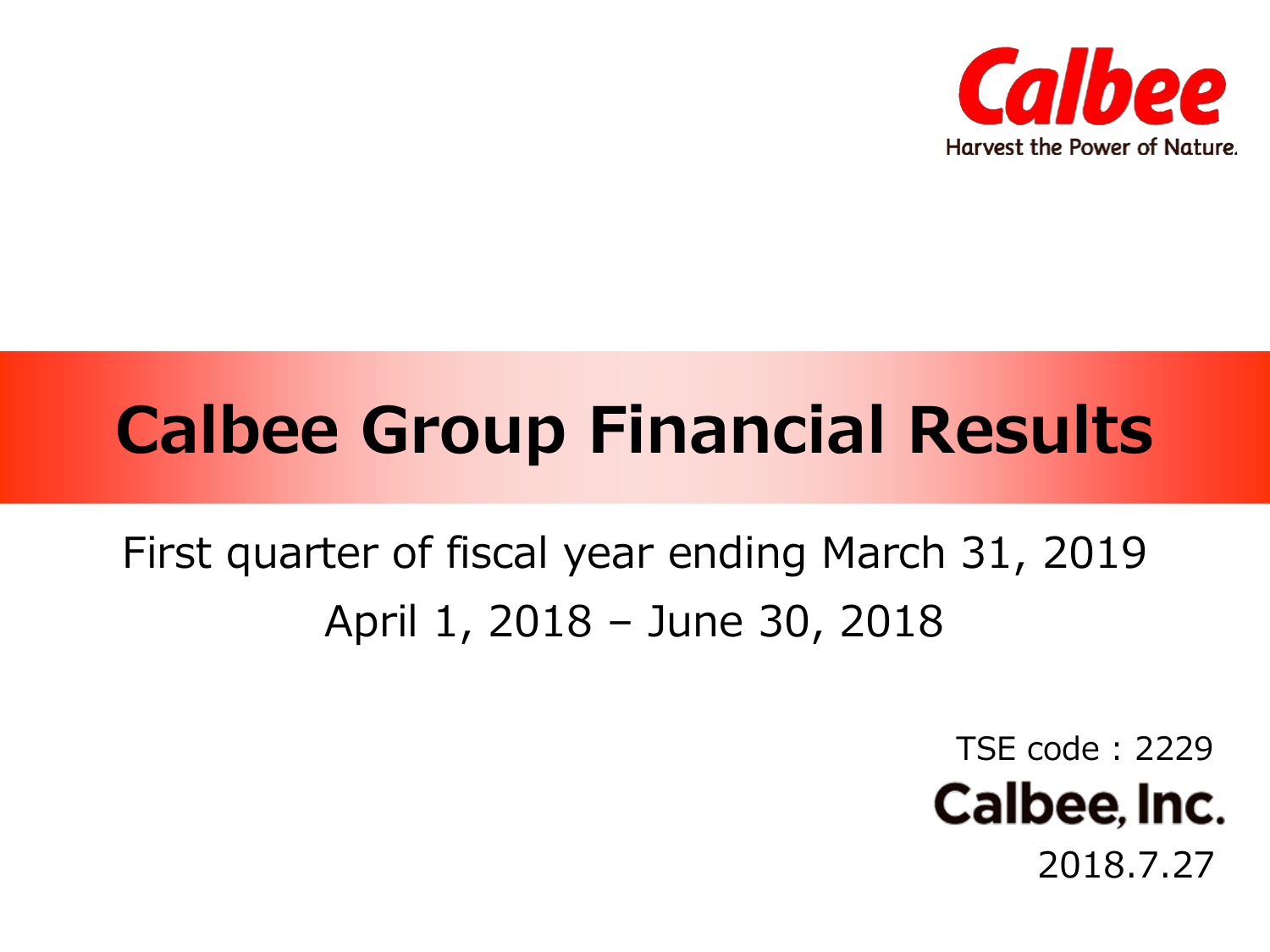### **FY2019/3 Q1: Review**



#### **Summary**

- Domestic snacks exceeded plan overall with *Potato Chips* performing well
- Largely achieved plan with significantly higher profit due to increased sales

| <b>Key performance</b><br><b>lindicators</b> | FY'19/3<br><b>Target</b> | FY'19/3 Q1<br><b>Target</b> | FY'19/3 Q1<br><b>Results</b> | <b>Progress</b> |
|----------------------------------------------|--------------------------|-----------------------------|------------------------------|-----------------|
| Net sales growth ratio                       | $+1.4%$                  | $+7.8%$                     | $+8.3%$                      |                 |
| Operating profit<br>growth ratio             | $+10.0\%$                | $+74.0%$                    | $+69.2%$                     | O               |
| Operating margin                             | 11.6%                    | 9.7%                        | 9.4%                         |                 |
| Overseas sales ratio                         | 17.5%                    | 16.0%                       | 15.2%                        | $J^{\perp}$     |
| Selling costs ratio                          | 15.3%                    | 15.9%                       | 15.3%                        |                 |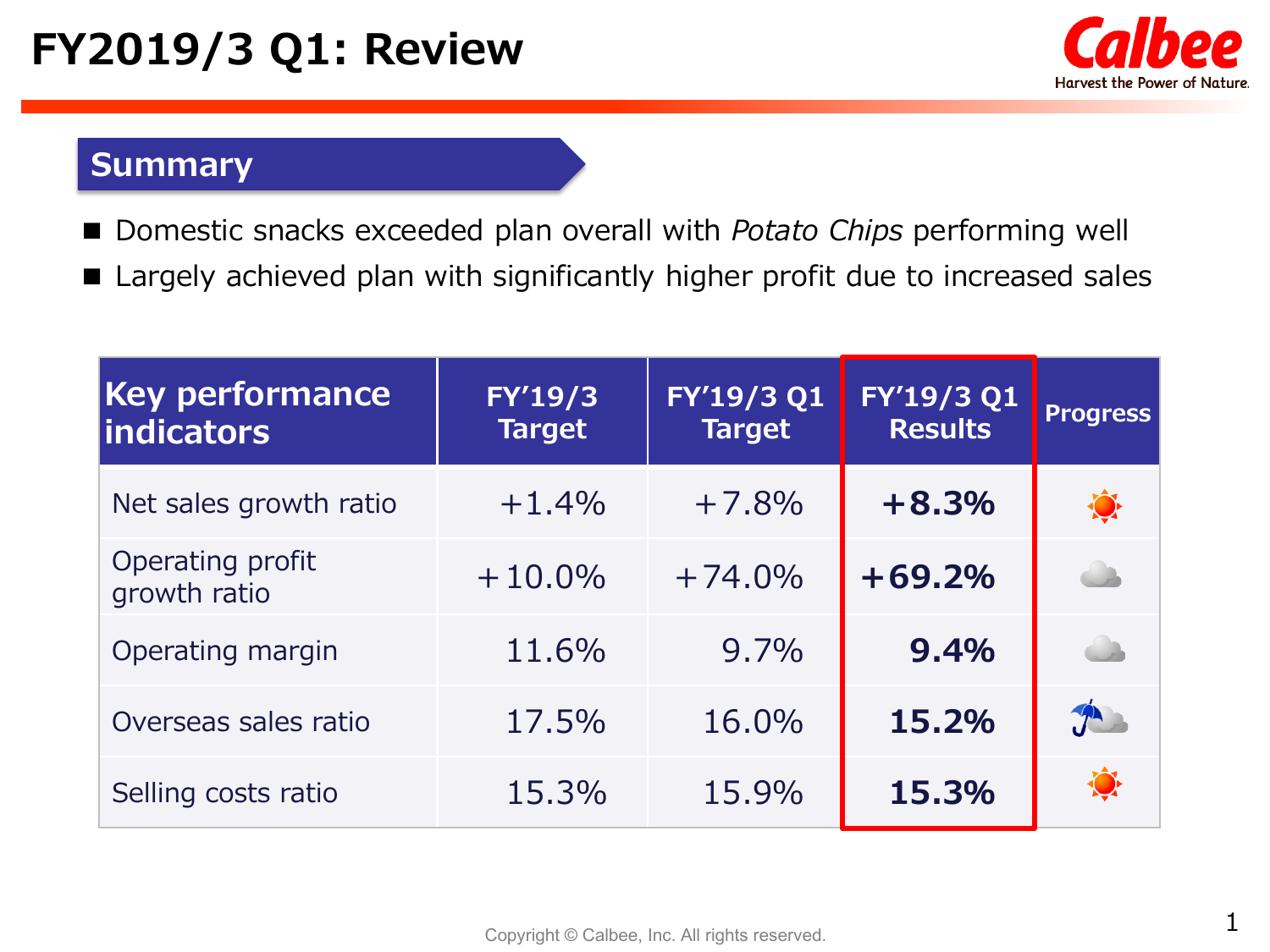### **FY2019/3 Q1: Results highlights**



|                                  | FY'18/3 Q1    |                            | FY'19/3 Q1    |                            | Change excl.<br>impact of sale<br><b>Change</b><br>of bakery<br>subsidiary |         | <b>VS</b><br>plan |
|----------------------------------|---------------|----------------------------|---------------|----------------------------|----------------------------------------------------------------------------|---------|-------------------|
|                                  | (Million yen) | Percent of<br>$total(\% )$ | (Million yen) | Percent of<br>$total(\% )$ | (%)                                                                        | (%)     | (%)               |
| <b>Net sales</b>                 | 56,519        | 100.0                      | 61,231        | 100.0                      | $+8.3$                                                                     | $+15.2$ | 100.5             |
| <b>Domestic</b>                  | 48,923        | 86.6                       | 51,938        | 84.8                       | $+6.2$                                                                     | $+14.0$ | 101.5             |
| Overseas                         | 7,595         | 13.4                       | 9,292         | 15.2                       | $+22.3$                                                                    |         | 95.5              |
| <b>Gross profit</b>              | 23,129        | 40.9                       | 26,707        | 43.6                       | $+15.5$                                                                    |         | 98.4              |
| <b>SG&amp;A</b>                  | 19,715        | 34.9                       | 20,933        | 34.2                       | $+6.2$                                                                     |         | 98.7              |
| <b>Selling</b>                   | 8,380         | 14.8                       | 9,388         | 15.3                       | $+12.0$                                                                    |         | 97.1              |
| <b>Distribution</b>              | 4,168         | 7.4                        | 4,124         | 6.7                        | $-1.1$                                                                     | —       | 102.8             |
| Labor                            | 4,497         | 8.0                        | 4,691         | 7.7                        | $+4.3$                                                                     |         | 99.0              |
| <b>Others</b>                    | 2,668         | 4.7                        | 2,728         | 4.5                        | $+2.3$                                                                     |         | 98.1              |
| <b>Operating profit</b>          | 3,413         | 6.0                        | 5,774         | 9.4                        | $+69.2$                                                                    |         | 97.2              |
| <b>Ordinary profit</b>           | 3,501         | 6.2                        | 6,232         | 10.2                       | $+78.0$                                                                    |         | 102.3             |
| <b>Extraordinary income/loss</b> | $-38$         |                            | 114           |                            |                                                                            |         | $\overline{0}$    |
| <b>Net profit</b>                | 2,287         | 4.0                        | 4,213         | 6.9                        | $+84.2$                                                                    |         | 105.3             |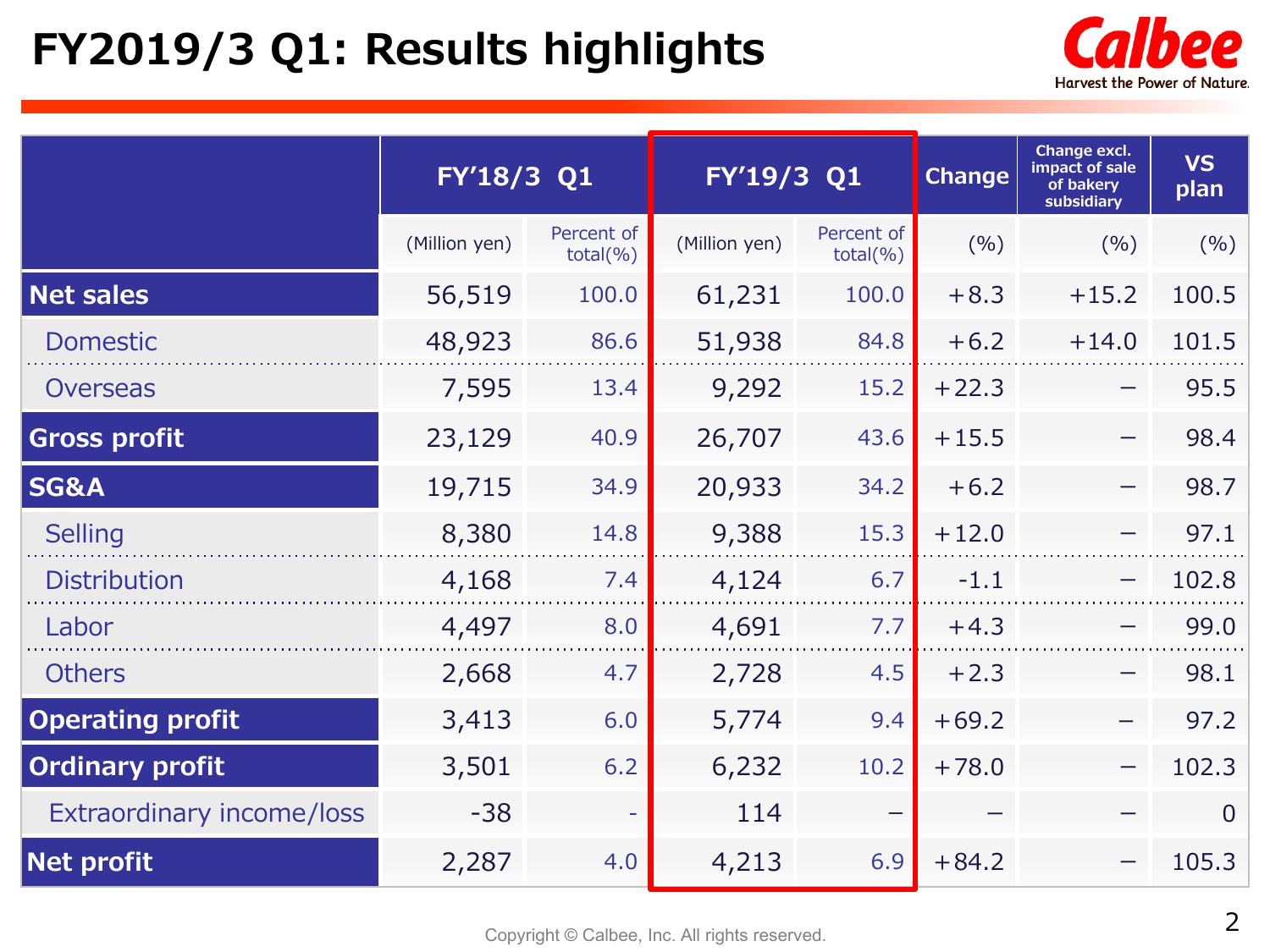### **FY2019/3 Q1: Factors increasing operating profit**

Harvest the Power of Nature.

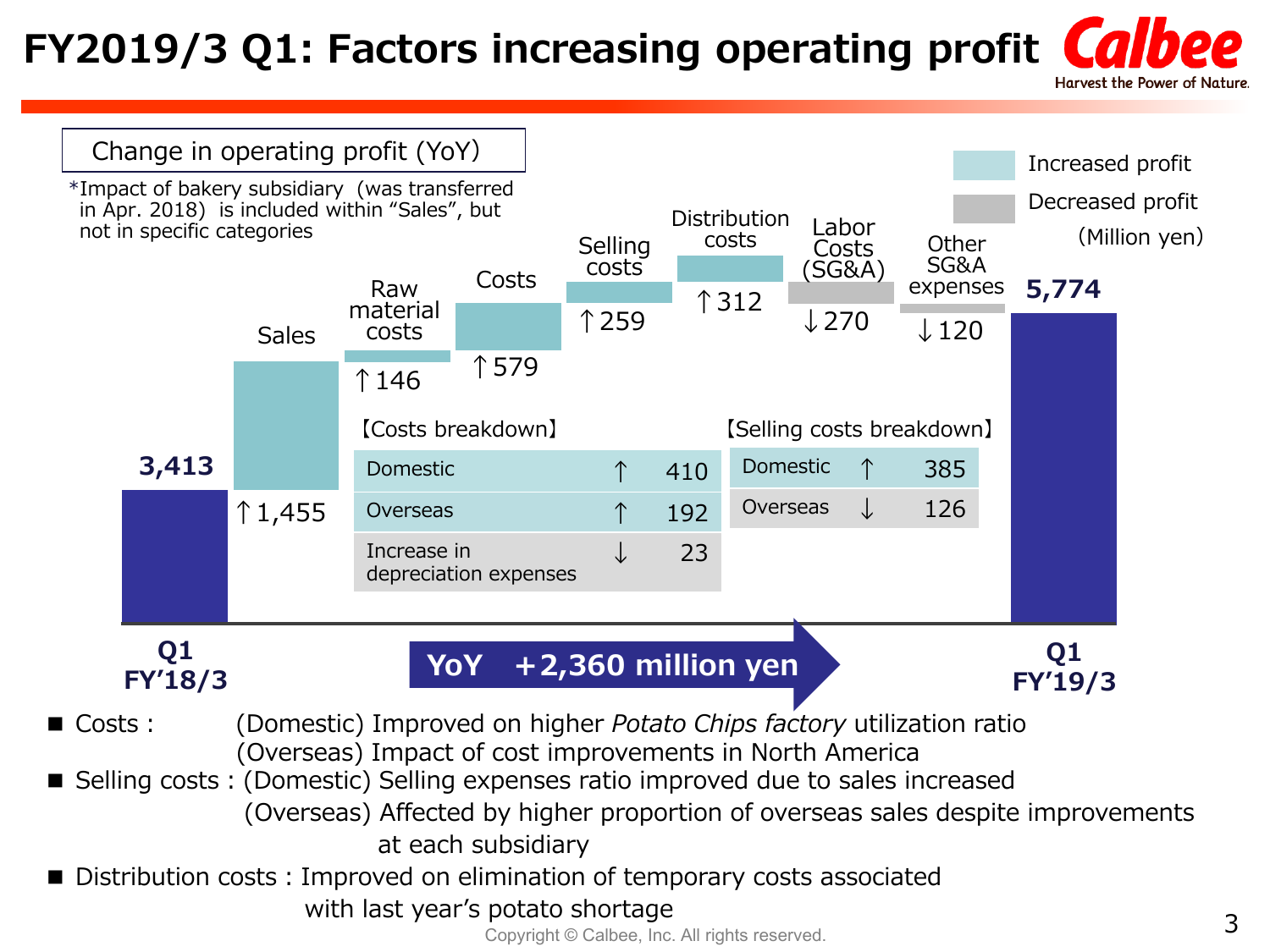### **FY2019 Q1: Domestic business**



 $(Million$  yon)

**Sales and profit rose significantly on recovery of** *Potato Chips* **following the previous fiscal year's suspension of items, and continued strong demand** 

| <i>U'</i> IIIIUII yeri <i>y</i>                 |                    |                     |                    |  |
|-------------------------------------------------|--------------------|---------------------|--------------------|--|
|                                                 | FY'18/3 Q1         | FY'19/3 Q1          | <b>Change in %</b> |  |
| <b>Net sales</b>                                | 48,923             | 51,938              | $+6.2$             |  |
| <b>Snacks</b>                                   | 37,898             | 44,608              | $+17.7$            |  |
| <b>Potato Chips</b>                             | 11,788             | 20,635              | $+75.0$            |  |
| Jagarico                                        | 8,491              | 9,068               | $+6.8$             |  |
| Other snacks                                    | 17,619             | 14,905              | $-15.4$            |  |
| <b>Cereals</b>                                  | 6,400              | 6,138               | $-4.1$             |  |
| <b>Operating profit</b><br>(Ratio to net sales) | 3,504<br>$(7.2\%)$ | 5,790<br>$(11.1\%)$ | $+65.2$            |  |

- Snacks
	- ・ *Potato Chips* sales made a significant recovery following the impact of the potato shortage in the previous fiscal year. This quarter's increased volume campaign also contributed
	- ・ Due to the strong impact of *Potato Chips,* demand for *Jagabee*, flour-based snacks and corn- and bean-based snacks declined
	- ・ For individual portion snacks, sales of *Tomorico,* which were launched nationwide and *Kiwa Jaga* contributed (sales for the current fiscal period: 1.4 billion)
- Cereals
	- ・ Despite the intensified sales promotion activities of individual portion items for *Frugra*, and the launch of *Frugra* limited time products and for generating new customers, demand did not increase.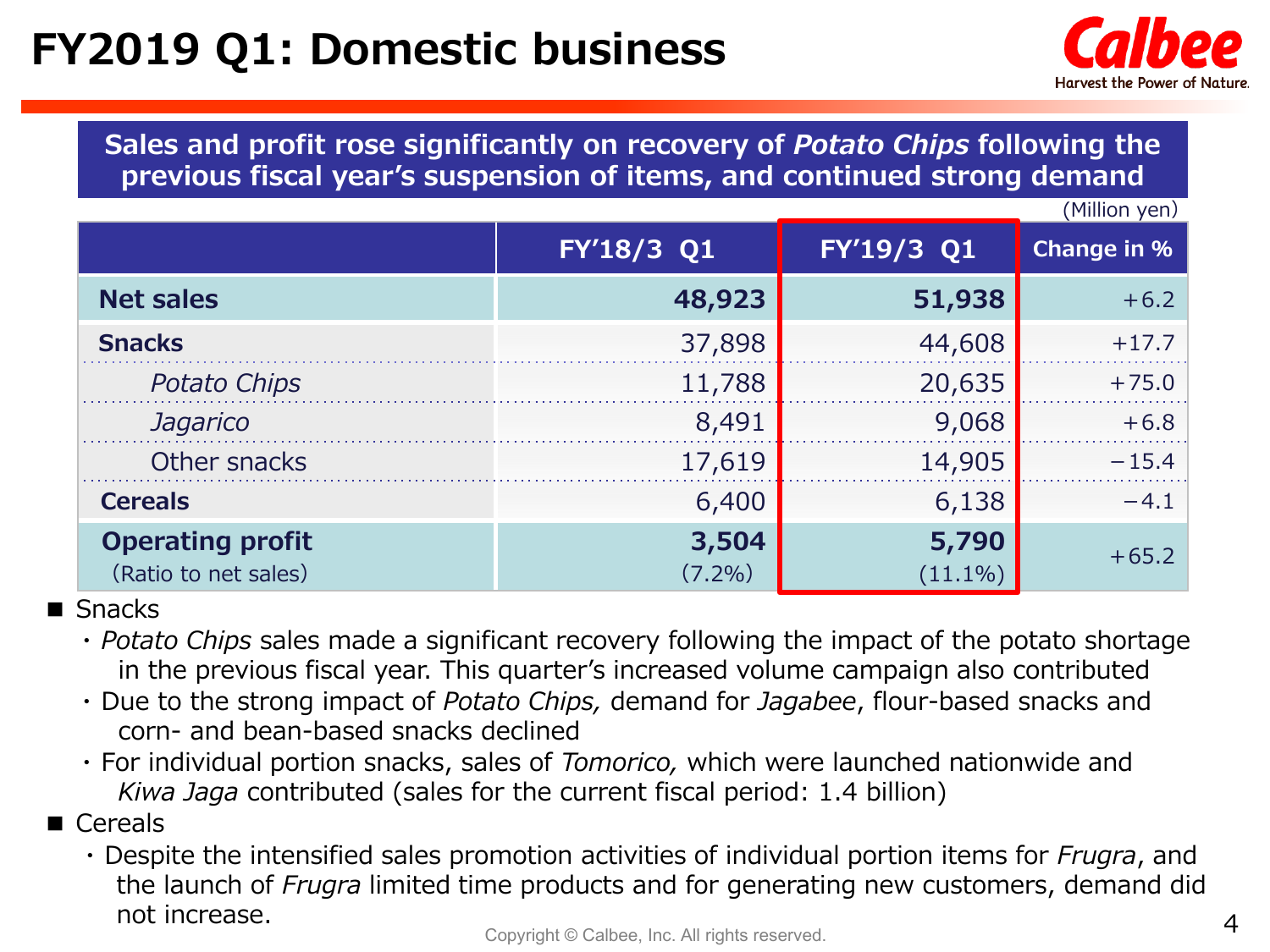### **FY2019/3 Q1: Overseas business**



**Sales rose on the start of exports of** *Frugra* **to China (in FY'18/3 Q2) and sales growth in Indonesia**

**Profits improved in North America, but deteriorated in Greater China (Taiwan) on the disposal of excess inventories**

|                         | FY'18/3 Q1               | FY'19/3 Q1 | <b>Change</b><br>in % | Change ex.<br>forex in % |
|-------------------------|--------------------------|------------|-----------------------|--------------------------|
| <b>Net sales</b>        | 7,595                    | 9,292      | $+22.3$               | $+23.7$                  |
| <b>Snacks</b>           | 7,595                    | 8,272      | $+8.9$                |                          |
| <b>Cereals</b>          | $\overline{\phantom{0}}$ | 1,020      |                       |                          |
| <b>Operating profit</b> | $-91$                    | $-16$      |                       |                          |

#### Business results by region

(Million yen)

(Million yen)

|                                      | <b>Net sales</b> |            |                       |                              | <b>Operating profit</b> |            |
|--------------------------------------|------------------|------------|-----------------------|------------------------------|-------------------------|------------|
|                                      | FY'18/3 Q1       | FY'19/3 Q1 | <b>Change</b><br>in % | <b>Real change</b><br>in $%$ | FY'18/3 Q1              | FY'19/3 Q1 |
| North America                        | 2,714            | 2,759      | $+1.7$                | $+4.4$                       | 53                      | 159        |
| <b>Greater China</b>                 | 1,338            | 2,574      | $+92.4$               | $+93.8$                      | 94                      | $-58$      |
| South Korea                          | 1,256            | 1,062      | $-15.4$               | $-16.6$                      | 8                       | $-14$      |
| Other Asian regions<br>and Australia | 1,951            | 2,494      | $+27.8$               | $+29.9$                      | $-74$                   |            |
| Europe                               | 335              | 401        | $+19.7$               | $+16.0$                      | $-174$                  | $-109$     |

Copyright © Calbee, Inc. All rights reserved.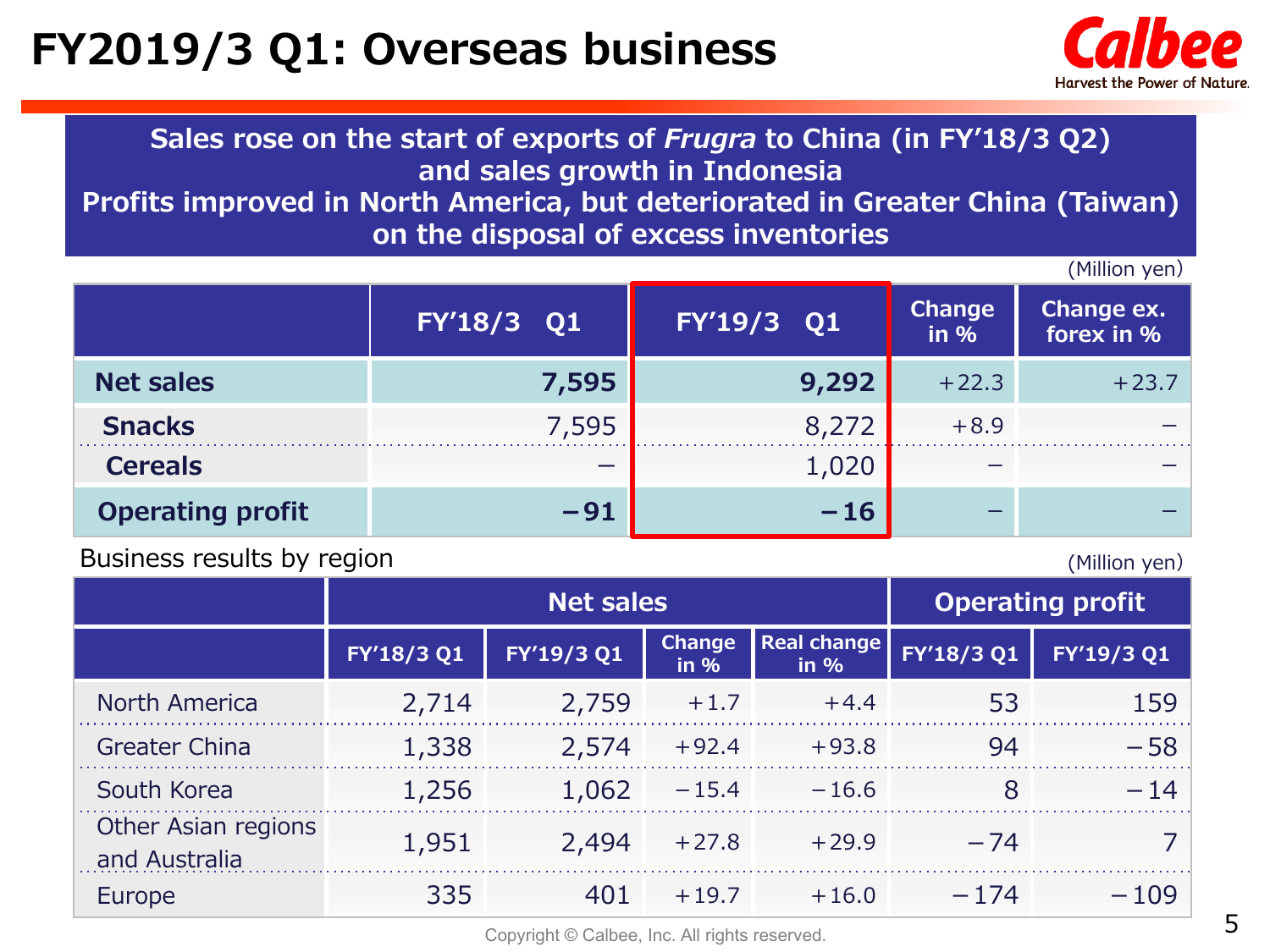### **FY'19/3 Q1: Overseas business**



#### **North America**

■Progress in cost improvement resulted in achieving a profit

- ・ Sales are recovering on the effects of sales promotion activities such as the Shipper Program
- ・ Decrease in temporary disposal costs compared to the previous fiscal year and an improvement in the labor cost resulted in an improvement in the cost of sales ratio

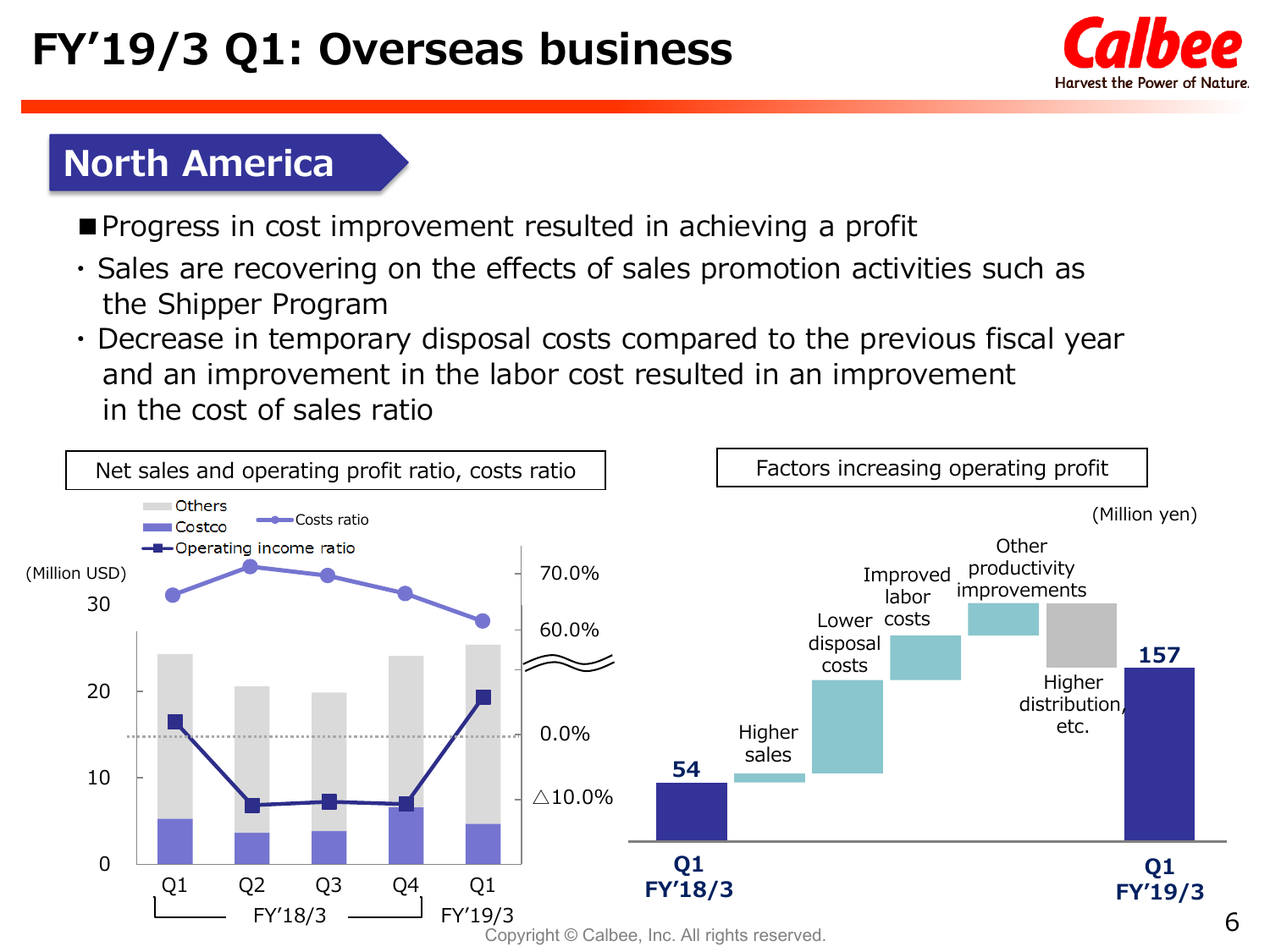### **Plans for overseas business**



#### **North America**

#### **Targeting ongoing improvement of sales**

- Activate the *Harvest Snaps* brand and improve sales
	- ・ Launched two new flavors (White Cheddar/Parmesan Roasted Garlic)
	- ・ Plan to launch organic *Harvest Snaps* in August
- Continue promotions with eye-catching in-store exhibitions through the Shipper Program, etc.
- Diversify sales spaces with unique new products
	- ・ Plan to launch *Popper Duos* snack in September
	- ・ Activate new product development cycle

#### **Control costs and continue to be profitable**

- Control labor costs in-line with production, And advance diversification of suppliers Based on optimal SCM
- Aim for balanced production between the two factories to control distribution costs



"Shipper Program" Products exhibited on their own stands in produce sections, etc.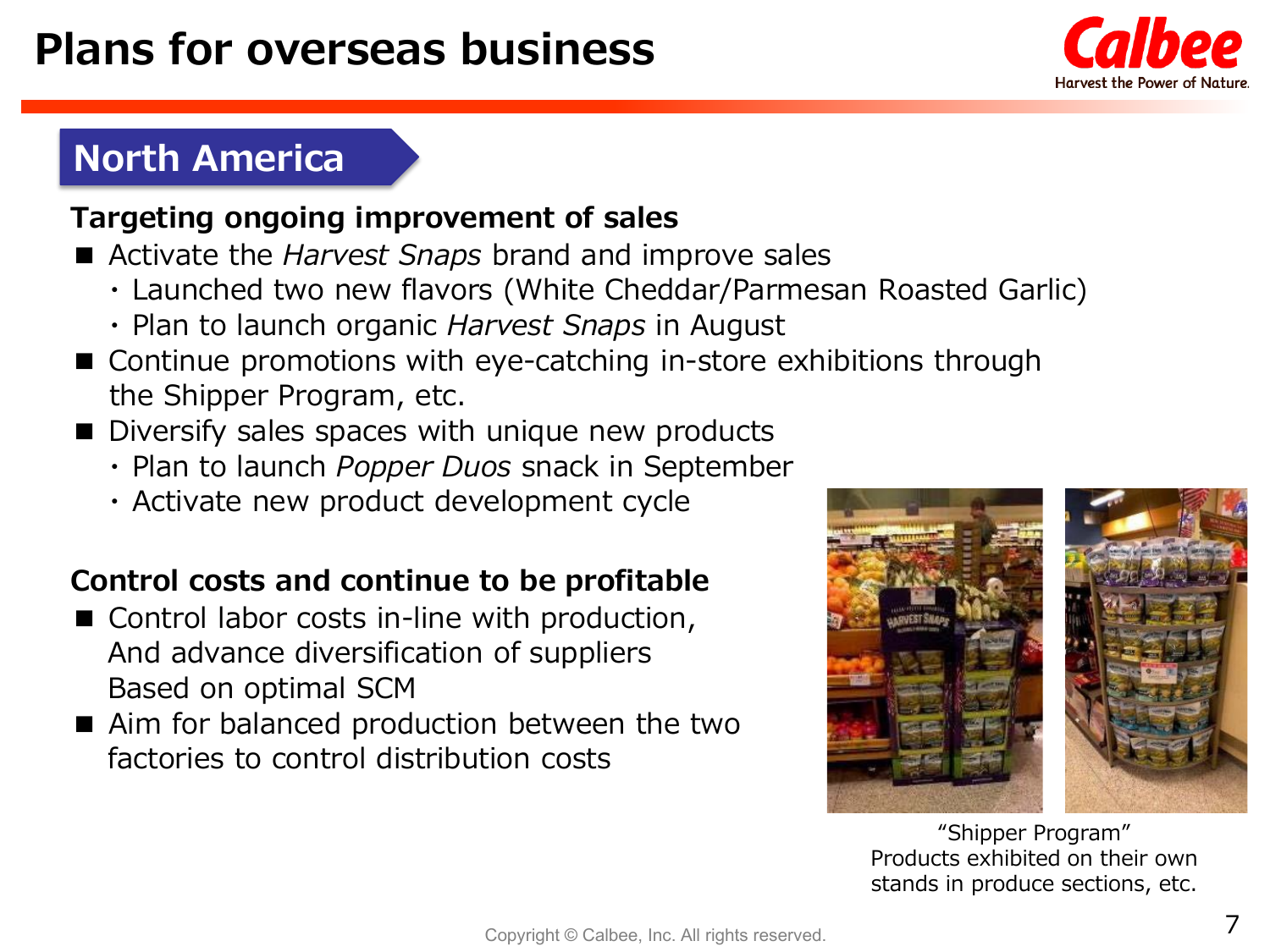### **FY2019 Q1: Frugra business**



#### **Chinese overseas consumption expanded steadily, but domestic consumption decreased as new customers were not captured**

|                      |       | FY'18/3 Q1 FY'19/3 Q1 | Change<br>in $%$ |                                                                      |     |
|----------------------|-------|-----------------------|------------------|----------------------------------------------------------------------|-----|
| <b>Frugra Sales</b>  | 6,398 | 7,158                 | $+11.9$          | <fy'19 3="" overseas<br="">consumption sales by channels&gt;</fy'19> |     |
| Domestic consumption | 6,398 | 5,912                 | $\triangle$ 7.6  | E-commerce                                                           | 887 |
| Overseas consumption |       | 1,163                 |                  | Retail stores                                                        | 275 |

#### ■ **Domestic consumption:**

- ・ Implement measures towards generating new customers such as promotions targeting seniors and size development
- ・ Was not able to connect to a rise in domestic demand resulting in a lack of growth in market scale

#### ■ **Overseas consumption:**

<E-commerce>In addition to cross-border e-commerce, China domestic e-commerce sales began in April

<Retail stores>

Expanded deliveries focusing on cities in East and South China Proactively conduct sampling and tastings in order to broaden recognition

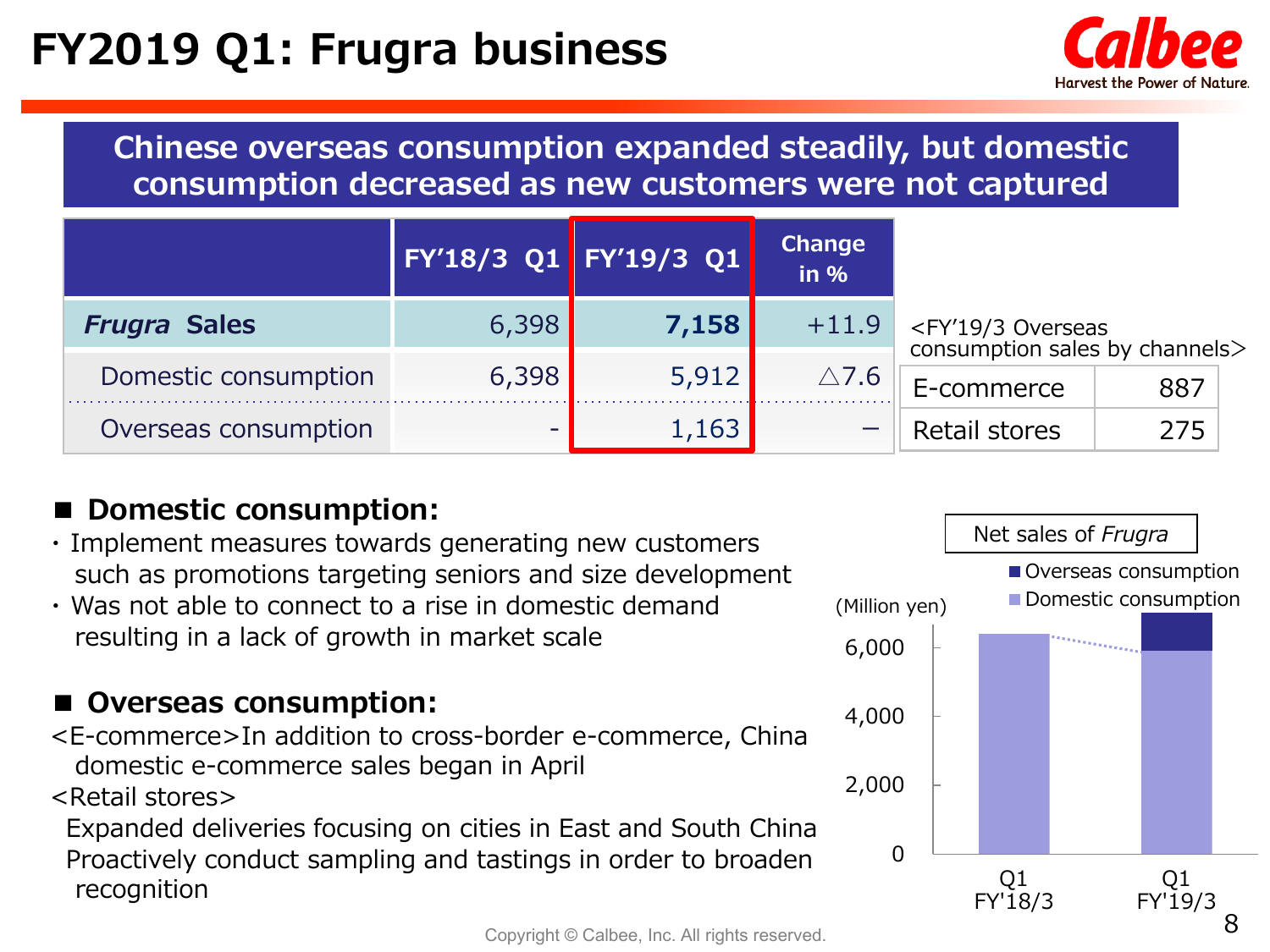### **Plans for Frugra business**



#### **Domestic**

- Aim to expand the granola market as a "breakfast" revolution"
	- ・ Launch "100-year-life breakfast program" to contribute to a healthy lifespan
	- ・ 3 year plan to research and gather evidence of *Frugra's* benefits with Juntendo Univercity
- Excite demand for regular product by continuing development of individual portion and S sizes for trialing
- Expand in the dairy products section through joint campaigns with other firms
- Renew "Less Carbohydrates" product, etc.

### **Overseas(China)**

- Begin operation of Kyoto Factory: Plan to commence operation from August
	- ・ Raise brand awareness by increasing exposure via size development and expansion of product flavors by sales channel
	- ・ Production/sales of region-limited products scheduled in Kyoto from September
- ■Incorporate needs for food safety and reduced time



At the announcement of the 100-year-life breakfast program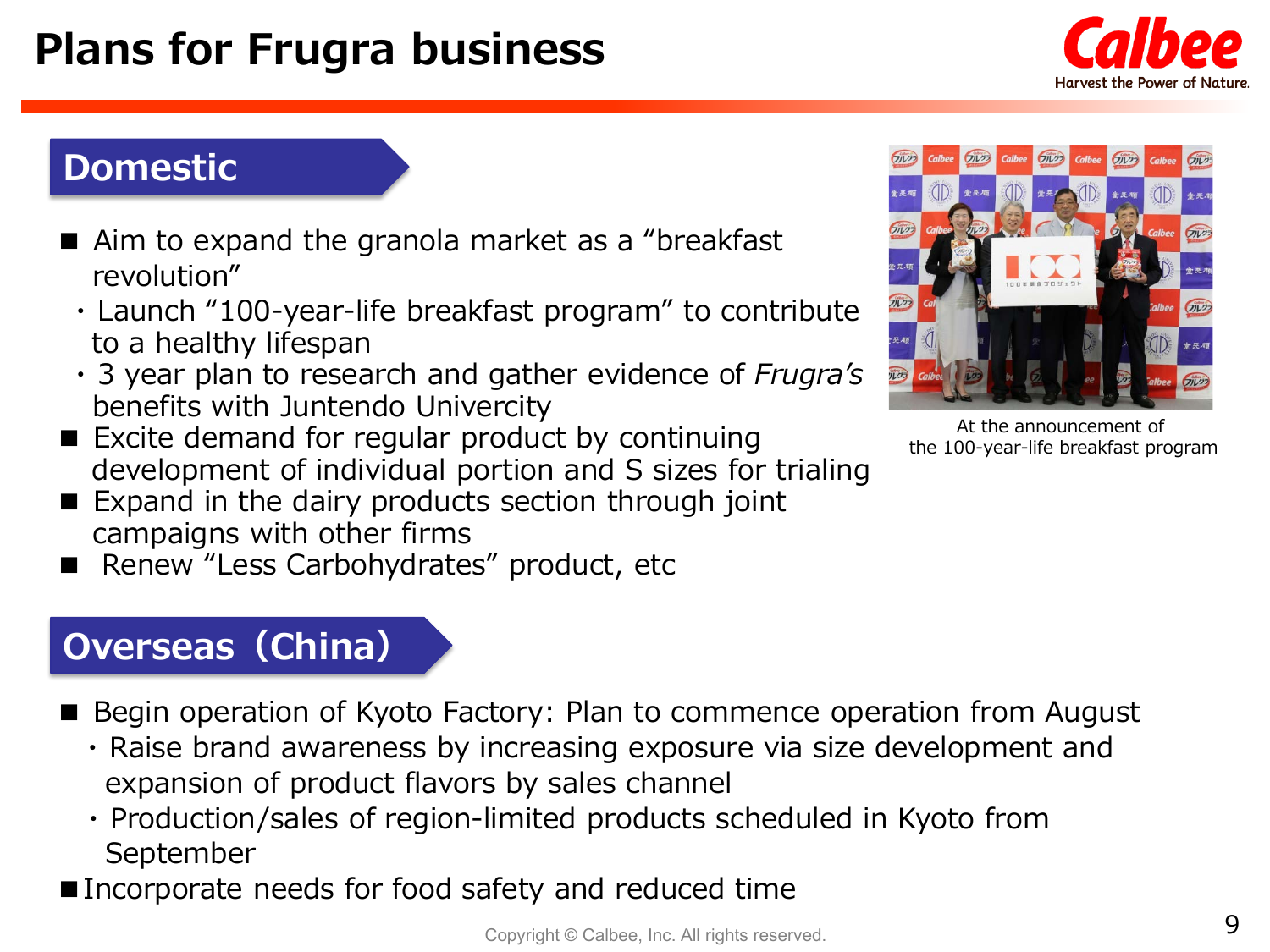

### **Reference material**

For detailed figures for sales by product, sales by overseas country/region, etc., please refer to FY2019/3 Q1 Supplementary Information. https://www.calbee.com/ir/library/earnings.php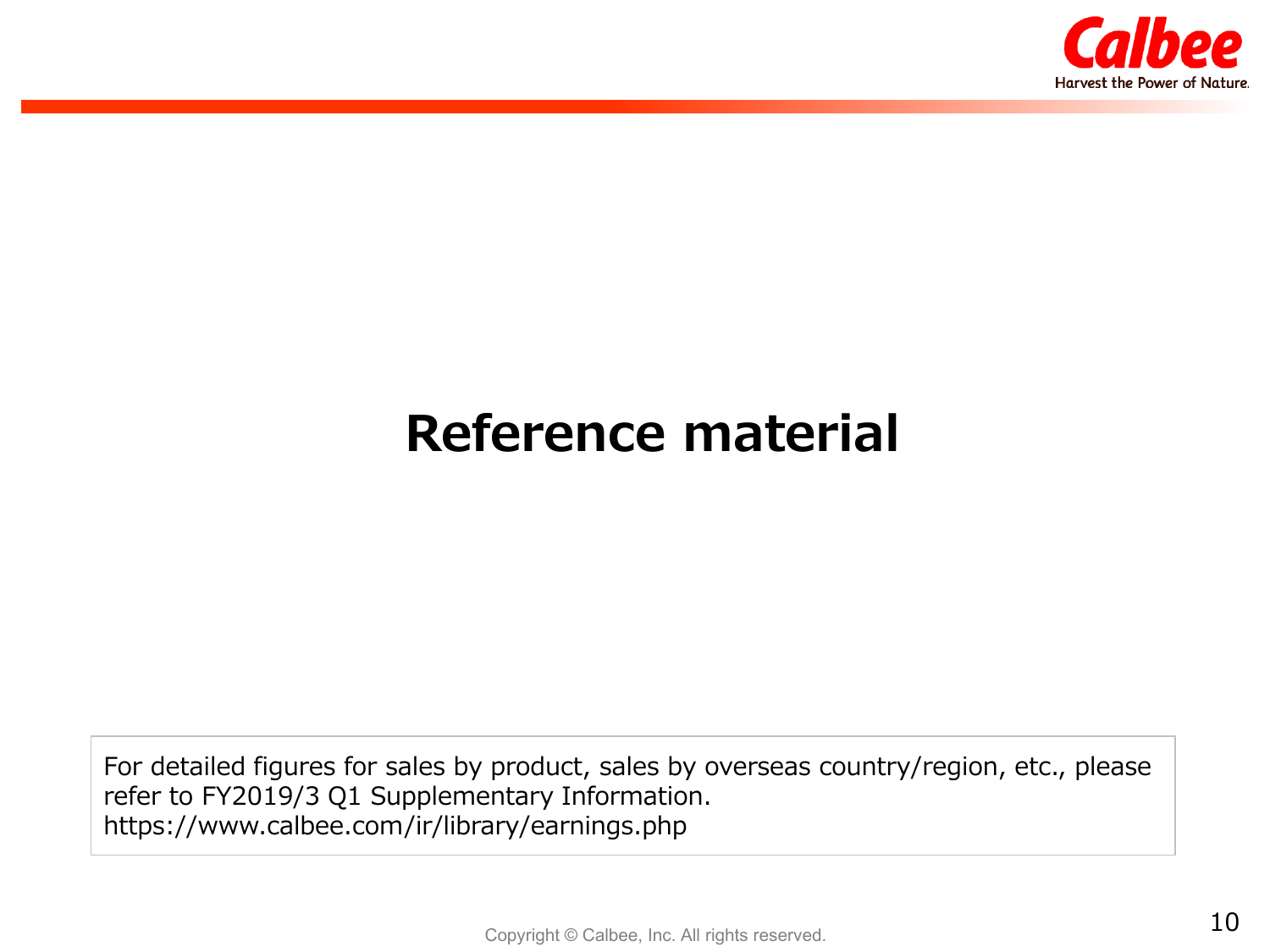### **Domestic business**





Copyright © Calbee, Inc. All rights reserved.